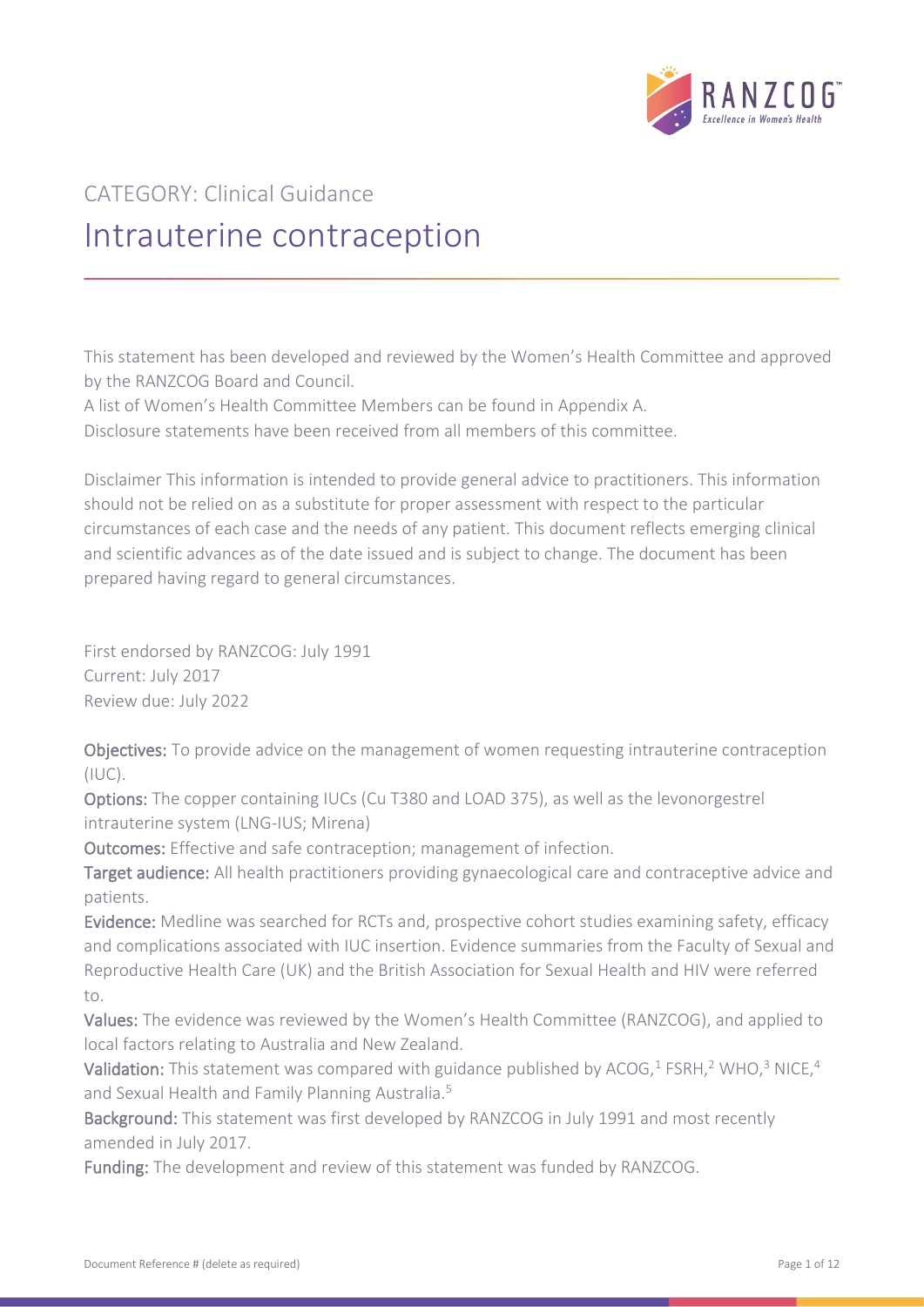

# Contents

| 1. |     |                                                                                                            |  |  |  |
|----|-----|------------------------------------------------------------------------------------------------------------|--|--|--|
| 2. |     |                                                                                                            |  |  |  |
| 3. |     |                                                                                                            |  |  |  |
| 4. |     |                                                                                                            |  |  |  |
|    | 4.1 |                                                                                                            |  |  |  |
|    | 4.2 |                                                                                                            |  |  |  |
|    | 4.3 | What are the possible short and long-term risks/complications associated with the use of IUCs? 5           |  |  |  |
|    | 4.4 | What are the management considerations of IUC use where infection (eg. PID or Actinomyces) is suspected? 6 |  |  |  |
|    | 4.5 |                                                                                                            |  |  |  |
| 5. |     |                                                                                                            |  |  |  |
| 6. |     |                                                                                                            |  |  |  |
| 7. |     |                                                                                                            |  |  |  |
| 8. |     |                                                                                                            |  |  |  |
|    |     |                                                                                                            |  |  |  |
|    |     |                                                                                                            |  |  |  |
|    |     |                                                                                                            |  |  |  |
|    |     |                                                                                                            |  |  |  |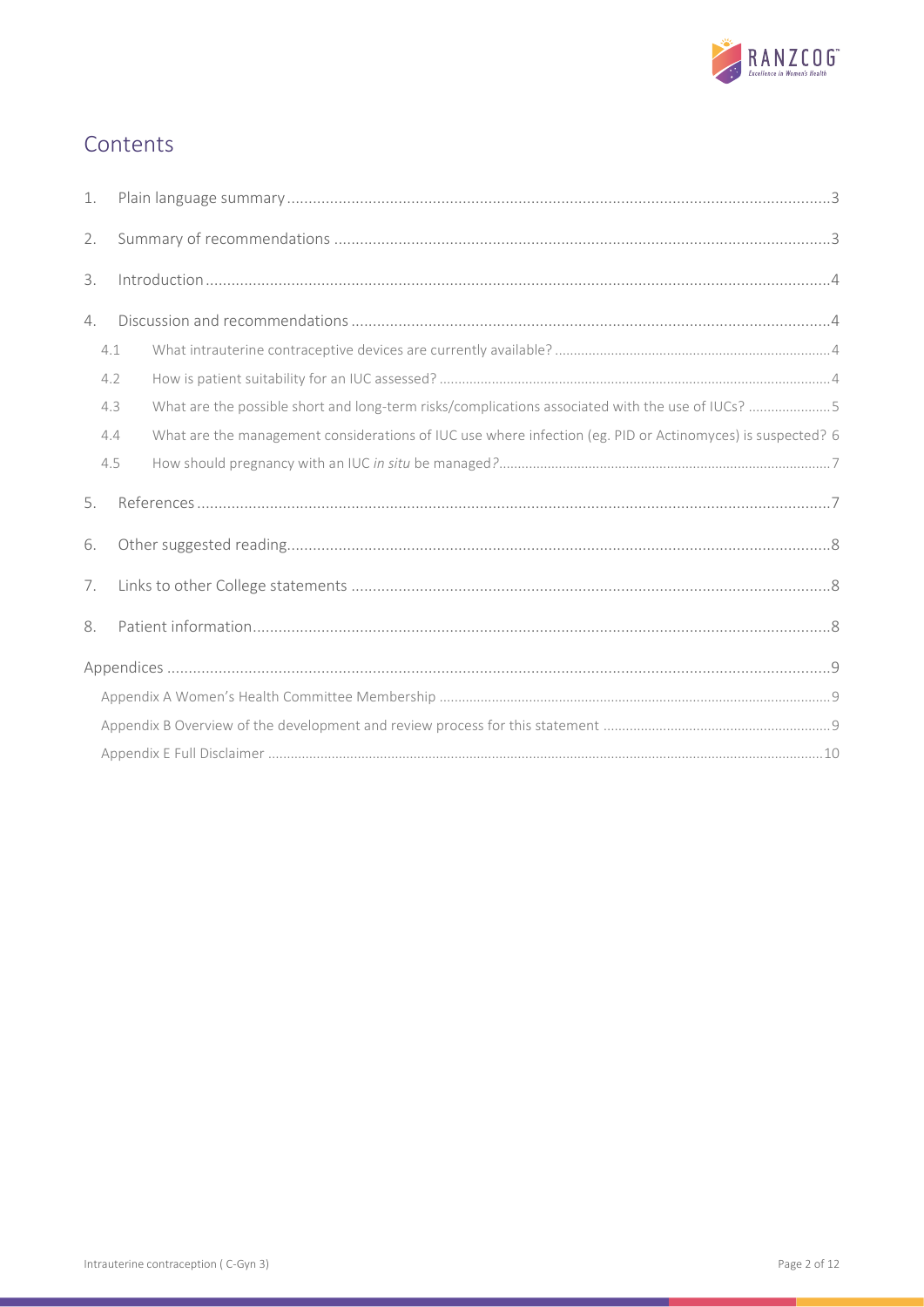

### <span id="page-2-0"></span>1. Plain language summary

Intrauterine contraception includes the copper intrauterine devices (Copper TT380 and the LOAD 375) and the intrauterine system (Mirena®). These methods are long lasting, highly effective, and are suitable for use in women of all reproductive ages, regardless of whether or not the woman has had children. In at risk situations, the presence of sexually transmitted infections should be excluded prior to insertion. The methods are reversible and appear to have no long term impact on fertility.

# <span id="page-2-1"></span>2. Summary of recommendations

| Recommendation1                                                                                                                                                                                                                                                                                                                                                                                                                                                                                                                                                                                                                                                                                                                                                                                                                                                                    | Grade                                    |
|------------------------------------------------------------------------------------------------------------------------------------------------------------------------------------------------------------------------------------------------------------------------------------------------------------------------------------------------------------------------------------------------------------------------------------------------------------------------------------------------------------------------------------------------------------------------------------------------------------------------------------------------------------------------------------------------------------------------------------------------------------------------------------------------------------------------------------------------------------------------------------|------------------------------------------|
| A careful history and examination is essential to identify any relative or<br>absolute contra-indications to the use of Intrauterine contraceptive device<br>(IUC). Sexually transmitted infection (STI) risk should be assessed. All<br>women regarded as high risk (e.g. those aged <25 years, or >25 years with<br>a new sexual partner or more than one partner in the last year, or if their<br>regular partner has other partners) should be tested for chlamydia<br>trachomatis, neisseria gonorrhoea and other STIs as requested by the<br>woman prior to insertion or change of IUC. Ideally these results should be<br>available prior to IUC insertion. However, in asymptomatic women there is<br>no need to wait for the screening results, nor provide antibiotic<br>prophylaxis, providing the woman can be contacted and treated if a<br>positive result is found. | Consensus-based<br>recommendation        |
| <b>Recommendation 2</b>                                                                                                                                                                                                                                                                                                                                                                                                                                                                                                                                                                                                                                                                                                                                                                                                                                                            | Grade                                    |
| All patients should be counselled about the effectiveness and failure rates<br>of IUC methods and their possible short and long-term complications,<br>including menstrual changes and pelvic infection.                                                                                                                                                                                                                                                                                                                                                                                                                                                                                                                                                                                                                                                                           | Consensus-based<br>recommendation        |
| <b>Recommendation 3</b>                                                                                                                                                                                                                                                                                                                                                                                                                                                                                                                                                                                                                                                                                                                                                                                                                                                            | Grade                                    |
| At the time of IUC insertion pregnancy should be excluded.                                                                                                                                                                                                                                                                                                                                                                                                                                                                                                                                                                                                                                                                                                                                                                                                                         | Consensus-based<br>recommendation<br>2.5 |
| <b>Recommendation 4</b>                                                                                                                                                                                                                                                                                                                                                                                                                                                                                                                                                                                                                                                                                                                                                                                                                                                            | Grade                                    |
| A follow-up visit at 3-6 weeks may be undertaken to exclude infection,<br>perforation or expulsion. More importantly, the patient should also be<br>advised to present if abnormal bleeding, or symptoms suggestive of<br>infection or pregnancy occur, or if they are unable to locate the string of<br>the device.                                                                                                                                                                                                                                                                                                                                                                                                                                                                                                                                                               | Consensus-based<br>recommendation        |
| <b>Recommendation 5</b>                                                                                                                                                                                                                                                                                                                                                                                                                                                                                                                                                                                                                                                                                                                                                                                                                                                            | Grade                                    |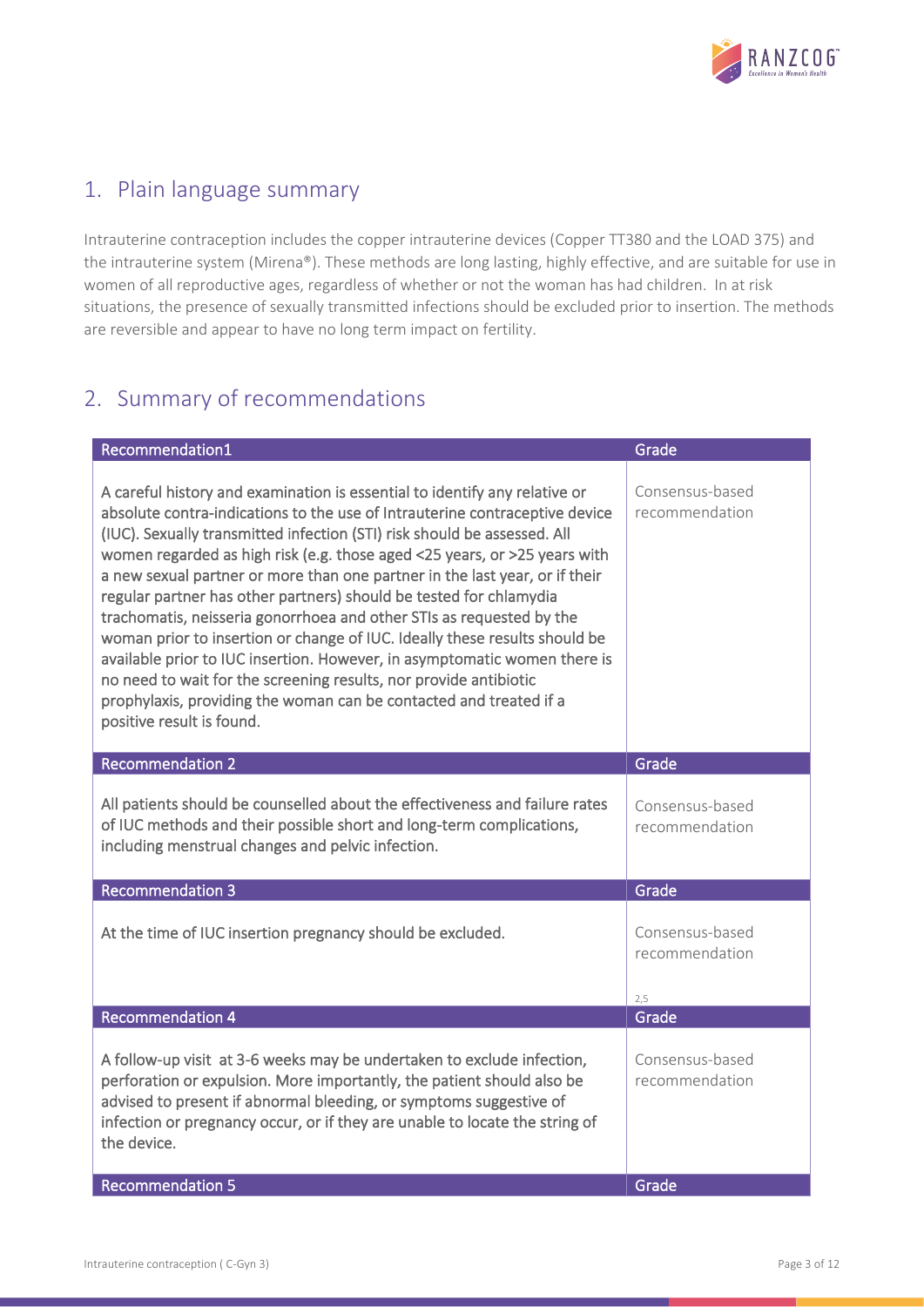

| The background risk of uterine perforation at the time of insertion is low<br>(1.4 per 1000 insertions) but recent evidence highlighted that women who<br>are breast feeding, regardless of the interval from delivery, have six times<br>the risk of uterine perforation compared to non-breastfeeding women.<br>Although the absolute risk remains low, women should be counselled<br>about this potential complication.                                                                                                                                                                                                                                                                                | Evidence-based<br>recommendation        |
|-----------------------------------------------------------------------------------------------------------------------------------------------------------------------------------------------------------------------------------------------------------------------------------------------------------------------------------------------------------------------------------------------------------------------------------------------------------------------------------------------------------------------------------------------------------------------------------------------------------------------------------------------------------------------------------------------------------|-----------------------------------------|
| <b>Recommendation 6</b>                                                                                                                                                                                                                                                                                                                                                                                                                                                                                                                                                                                                                                                                                   | Grade                                   |
| If PID is diagnosed treatment should follow recommended regimens and<br>be based on local epidemiology and organism sensitivities. The decision to<br>remove the IUC needs to be balanced against the risk of pregnancy.<br>Removal may improve short term outcomes and should be considered if<br>there is no clinical response within 72 hours of commencing treatment, or<br>if the woman requests removal.<br>If the patient is confirmed to have actinomyces, and is symptomatic,<br>prolonged anti-microbial treatment should be used in consultation with a<br>clinical microbiologist or infectious diseases physician; surgery may need to<br>be considered to drain any associated collections. | Consensus-based<br>recommendations<br>5 |
| <b>Recommendation 7</b>                                                                                                                                                                                                                                                                                                                                                                                                                                                                                                                                                                                                                                                                                   | Grade                                   |
| If pregnancy is diagnosed with an IUC in situ, ectopic pregnancy should be<br>excluded and if possible the device should be removed because of the risk<br>of serious complications.                                                                                                                                                                                                                                                                                                                                                                                                                                                                                                                      | Consensus-based<br>recommendation       |

### <span id="page-3-0"></span>3. Introduction

The Royal Australian and New Zealand College of Obstetricians and Gynaecologists (RANZCOG) endorses the views of the Faculty of Sexual and Reproductive Healthcare (UK)(FSRH) and the American College of Obstetricians and Gynaecologists (ACOG) that intrauterine contraceptive methods are highly effective and safe and suitable for use in women of all ages and parity.

The FSRH has published a detailed statement about the use of IUCs, which is a useful resource as is Contraception: An Australian clinical practice handbook which has been published by Australian Family Planning organisations.

### <span id="page-3-1"></span>4. Discussion and recommendations

### <span id="page-3-2"></span>4.1 What intrauterine contraceptive devices are currently available?

Currently available intrauterine contraception includes the copper intrauterine devices (Cu T380 [standard and short] and LOAD 375), as well as the levonorgestrel intrauterine system (Mirena), which may be used to treat heavy menstrual bleeding as well as offering contraception.

### <span id="page-3-3"></span>4.2 How is patient suitability for an IUC assessed?

A careful history and examination is essential to identify any relative or absolute contraindications to the use of an intrauterine contraceptive device (IUC). Sexually transmitted infection (STI) risk should be assessed. All women regarded as high risk (e.g. those aged <25 years, or >25 years with a new sexual partner or more than one partner in the last year, or if their regular partner has other partners) should be tested for Chlamydia trachomatis, Neisseria gonorrhoea and other STIs as requested by the woman prior to insertion or change of IUC. Ideally these results should be available prior to IUC insertion. However, in asymptomatic women there is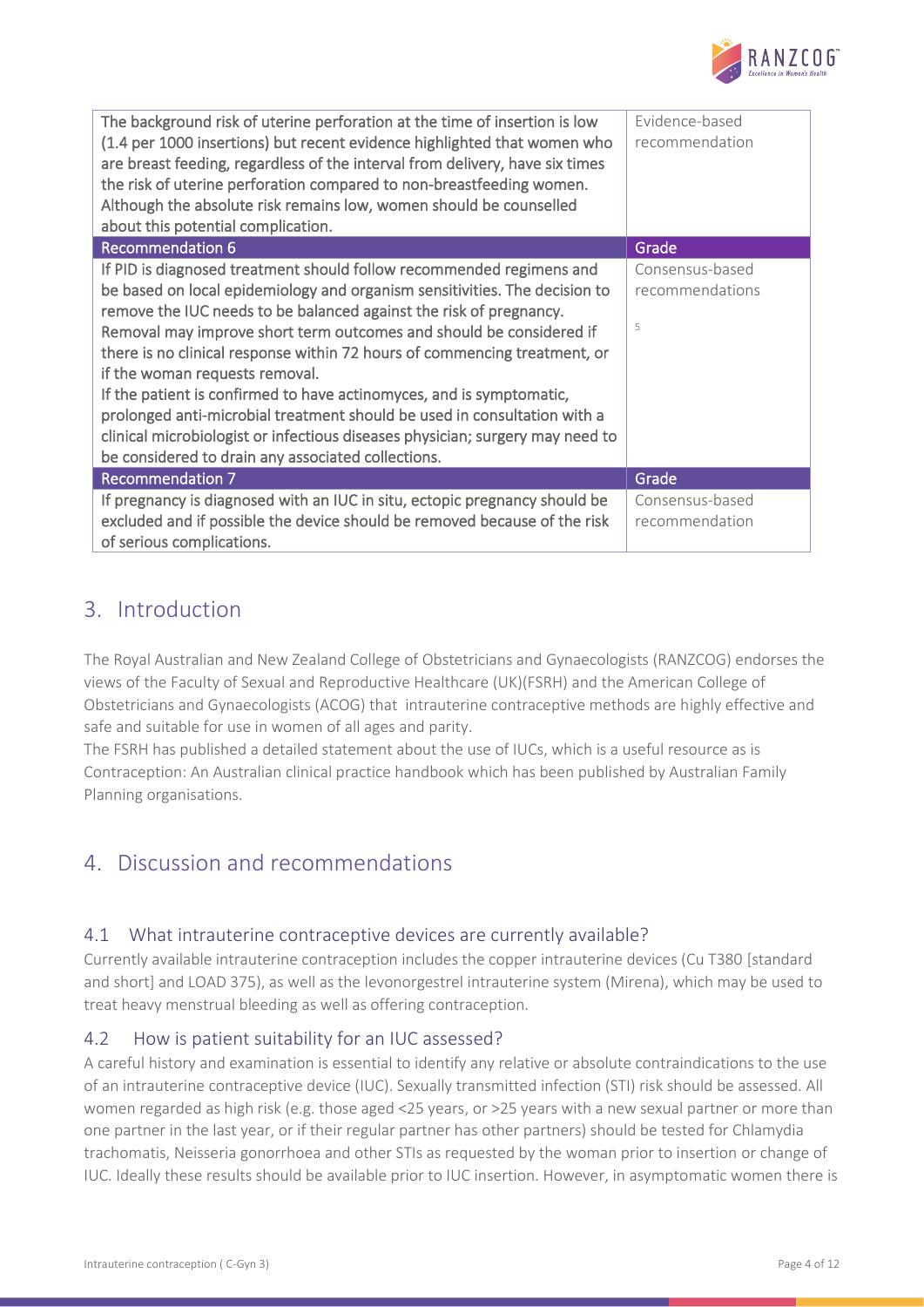

no need to wait for the screening results nor provide antibiotic prophylaxis providing the woman can be contacted and treated if a positive result is found.

| <b>Recommendation 1</b>                                                                                                                                                                                                                                                                                                                                                                                                                                                                                                                                                                                                                                                                                                                                                                                                                                                            | Grade                             |
|------------------------------------------------------------------------------------------------------------------------------------------------------------------------------------------------------------------------------------------------------------------------------------------------------------------------------------------------------------------------------------------------------------------------------------------------------------------------------------------------------------------------------------------------------------------------------------------------------------------------------------------------------------------------------------------------------------------------------------------------------------------------------------------------------------------------------------------------------------------------------------|-----------------------------------|
| A careful history and examination is essential to identify any relative or<br>absolute contra-indications to the use of Intrauterine contraceptive device<br>(IUC). Sexually transmitted infection (STI) risk should be assessed. All<br>women regarded as high risk (e.g. those aged <25 years, or >25 years with<br>a new sexual partner or more than one partner in the last year, or if their<br>regular partner has other partners) should be tested for chlamydia<br>trachomatis, neisseria gonorrhoea and other STIs as requested by the<br>woman prior to insertion or change of IUC. Ideally these results should be<br>available prior to IUC insertion. However, in asymptomatic women there is<br>no need to wait for the screening results, nor provide antibiotic<br>prophylaxis, providing the woman can be contacted and treated if a<br>positive result is found. | Consensus-based<br>recommendation |

### <span id="page-4-0"></span>4.3 What are the possible short and long-term risks/complications associated with the use of IUCs?

World Health Organization (WHO) studies have demonstrated a small increased risk of pelvic infection (less than 1/300 insertions) in the first 20 days after insertion, often relating to asymptomatic and unrecognised STIs. After the first 20 days the rate of Pelvic Inflammatory Disease (PID) in IUC users is approximately the same as would be expected in the general population not using IUC.

In women with active PID the use of IUC in contraindicated. In women at higher risk of STI acquisition (e.g. those aged <25 years, or >25 years with a new sexual partner or more than one partner in the last year, or if their regular partner has other partners) the FSRH and the WHO recommend that the benefits of use generally outweigh the risks unless the woman is at very high individual risk. All women at higher risk of STIs after IUC insertion should be advised to use condoms as well as IUC.

The balance of evidence suggests that the use of an IUC does not affect return to fertility in nulliparous or multiparous women.

The background risk of uterine perforation at the time of insertion is low (1.4 per 1000 insertions) but recent evidence from a large European cohort study highlighted that women who are breast feeding, regardless of the interval from delivery, have six times the risk of uterine perforation compared to non-breastfeeding women. Although the absolute risk remains low, women should be counselled about this potential complication and particular care should be taken in this clinical setting.

All patients should be counselled about the effectiveness and failure rates of IUC and their possible short and long-term complications, including menstrual changes and pelvic infection. Both oral and written information should be provided. At the time of IUC insertion any possibility of pregnancy should be excluded.

Patients may be advised to attend for review three to six weeks after insertion of the IUC to exclude infection, perforation or expulsion. More importantly women should be advised to present if abnormal bleeding, or symptoms suggestive of infection or pregnancy occur, or if they are unable to locate the string of the device. Information should be provided advising when renewal of the device is required.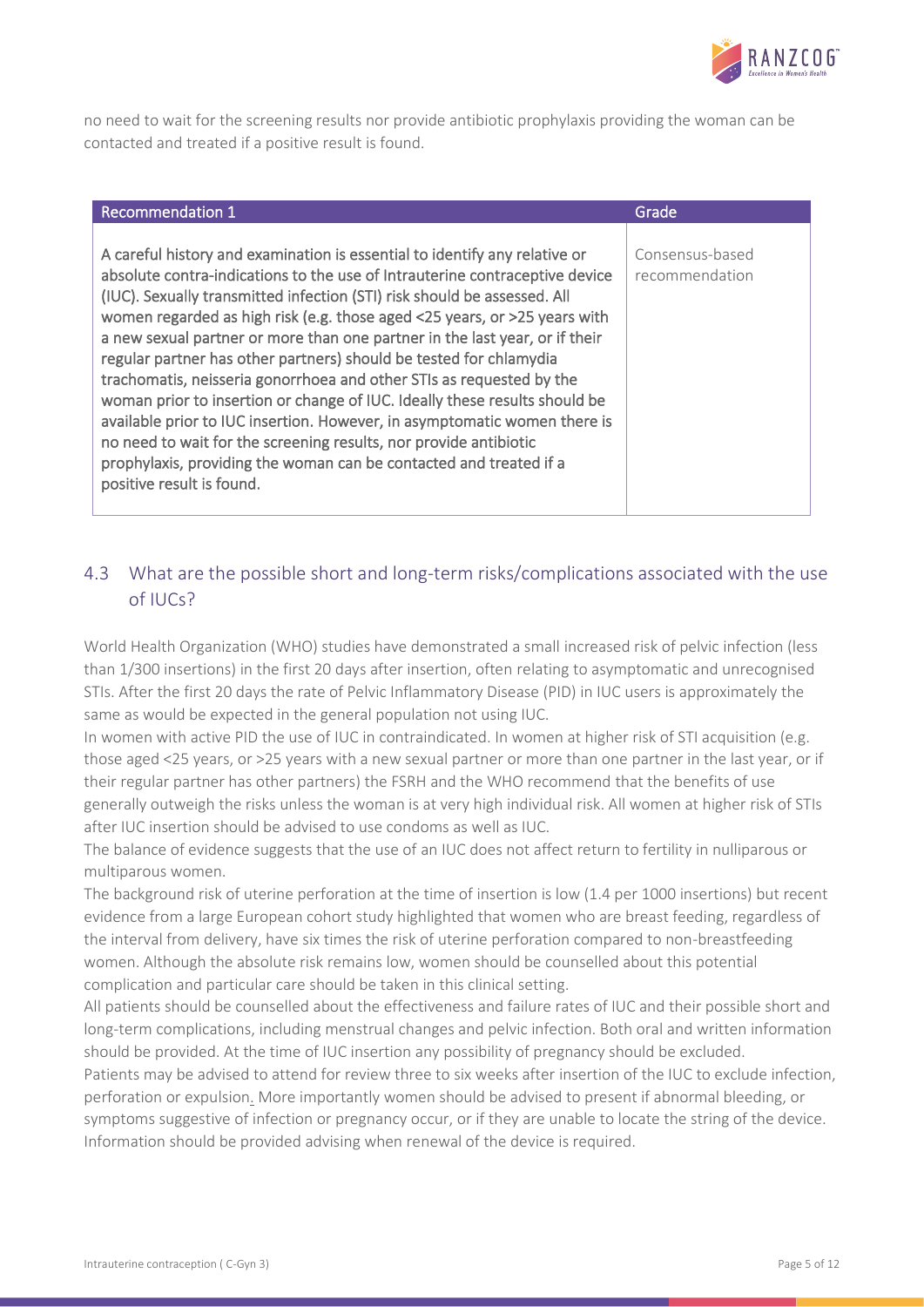

| Recommendation1                                                                                                                                                                                                                                                                                                                                                                                                                                                                                                                                                                                                                                                                                                                                                                                                                                                                    | Grade                             |
|------------------------------------------------------------------------------------------------------------------------------------------------------------------------------------------------------------------------------------------------------------------------------------------------------------------------------------------------------------------------------------------------------------------------------------------------------------------------------------------------------------------------------------------------------------------------------------------------------------------------------------------------------------------------------------------------------------------------------------------------------------------------------------------------------------------------------------------------------------------------------------|-----------------------------------|
| A careful history and examination is essential to identify any relative or<br>absolute contra-indications to the use of Intrauterine contraceptive device<br>(IUC). Sexually transmitted infection (STI) risk should be assessed. All<br>women regarded as high risk (e.g. those aged <25 years, or >25 years with<br>a new sexual partner or more than one partner in the last year, or if their<br>regular partner has other partners) should be tested for chlamydia<br>trachomatis, neisseria gonorrhoea and other STIs as requested by the<br>woman prior to insertion or change of IUC. Ideally these results should be<br>available prior to IUC insertion. However, in asymptomatic women there is<br>no need to wait for the screening results, nor provide antibiotic<br>prophylaxis, providing the woman can be contacted and treated if a<br>positive result is found. | Consensus-based<br>recommendation |
| <b>Recommendation 2</b>                                                                                                                                                                                                                                                                                                                                                                                                                                                                                                                                                                                                                                                                                                                                                                                                                                                            | Grade                             |
| All patients should be counselled about the effectiveness and failure rates<br>of IUC methods and their possible short and long-term complications,<br>including menstrual changes and pelvic infection.                                                                                                                                                                                                                                                                                                                                                                                                                                                                                                                                                                                                                                                                           | Consensus-based<br>recommendation |
|                                                                                                                                                                                                                                                                                                                                                                                                                                                                                                                                                                                                                                                                                                                                                                                                                                                                                    |                                   |
| <b>Recommendation 3</b>                                                                                                                                                                                                                                                                                                                                                                                                                                                                                                                                                                                                                                                                                                                                                                                                                                                            | Grade                             |
| At the time of IUC insertion pregnancy should be excluded.                                                                                                                                                                                                                                                                                                                                                                                                                                                                                                                                                                                                                                                                                                                                                                                                                         | Consensus-based<br>recommendation |
| <b>Recommendation 4</b>                                                                                                                                                                                                                                                                                                                                                                                                                                                                                                                                                                                                                                                                                                                                                                                                                                                            | 2,5<br>Grade                      |
| A follow-up visit at 3-6 weeks may be undertaken to exclude infection,<br>perforation or expulsion. More importantly, the patient should also be<br>advised to present if abnormal bleeding, or symptoms suggestive of<br>infection or pregnancy occur, or if they are unable to locate the string of<br>the device.                                                                                                                                                                                                                                                                                                                                                                                                                                                                                                                                                               | Consensus-based<br>recommendation |
| <b>Recommendation 5</b><br>The background risk of uterine perforation at the time of insertion is low                                                                                                                                                                                                                                                                                                                                                                                                                                                                                                                                                                                                                                                                                                                                                                              | Grade<br>Evidence-based           |

### <span id="page-5-0"></span>4.4 What are the management considerations of IUC use where infection (eg. PID or Actinomyces) is suspected?

The most common infections that occur in women using IUCs are Chlamydia and gonorrhoea. If PID is diagnosed treatment should follow recommended regimes and be based on local epidemiology and organism sensitivities. The decision to remove the IUC needs to be balanced against the risk of pregnancy. Removal may improve short term outcomes and should be considered if there is no clinical response within 72 hours of commencing treatment, or if the woman requests removal.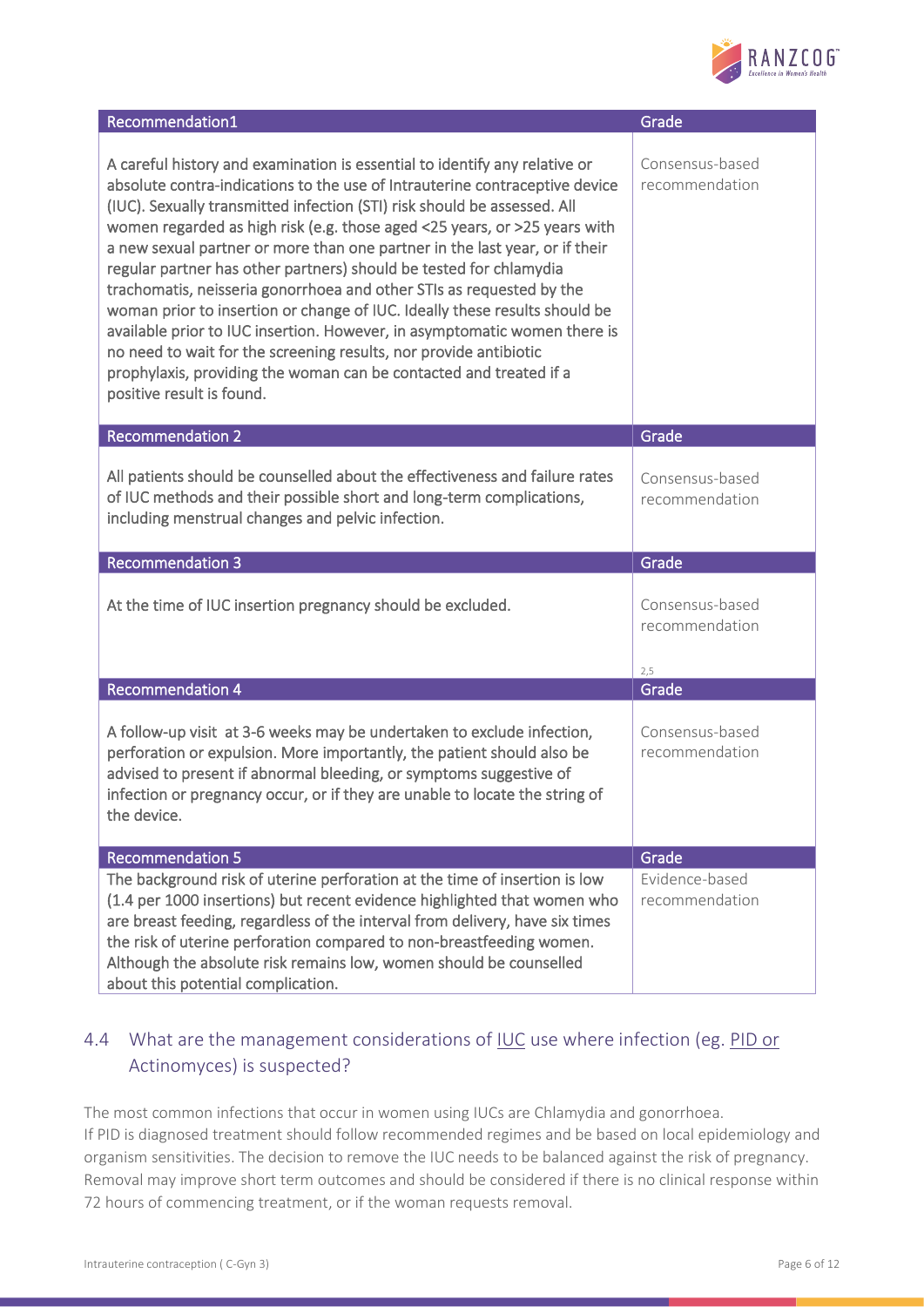

Pap smears in asymptomatic women reveal Actinomyces-like organisms (ALOs)<sup>7</sup> in approximately 7 per cent of IUC users. It is important to be aware that some ALOs reported in Pap smears are not Actinomyces or are Actinomyces species which do not commonly cause sepsis. Furthermore, the presence of ALOs in a Pap smear does not correlate well with culture for Actinomyces nor with the risk of subsequent PID, which is <1/1000 in these cases. The presence of ALOs in the Pap smear of a woman who is asymptomatic is not an indication for removal of the IUC.

If pelvic pain is present with ALOs identified on a Pap smear consider other infective causes, particularly STIs, and also undertake a formal culture of Actinomyces. Identification of Actinomyces israelii on culture, or direct immuno-fluorescence if available, requires removal of an IUC. If the woman remains symptomatic, prolongedanti-microbial treatment should be used in consultation with a clinical microbiologist or infectious diseases physician; surgery may need to be considered to drain any associated collections.

| <b>Recommendation 6</b>                                                       | Grade           |
|-------------------------------------------------------------------------------|-----------------|
| If PID is diagnosed treatment should follow recommended regimens and          | Consensus-based |
| be based on local epidemiology and organism sensitivities. The decision to    | recommendations |
| remove the IUC needs to be balanced against the risk of pregnancy.            |                 |
| Removal may improve short term outcomes and should be considered if           | 5               |
| there is no clinical response within 72 hours of commencing treatment, or     |                 |
| if the woman requests removal.                                                |                 |
| If the patient is confirmed to have actinomyces, and is symptomatic,          |                 |
| prolonged anti-microbial treatment should be used in consultation with a      |                 |
| clinical microbiologist or infectious diseases physician; surgery may need to |                 |
| be considered to drain any associated collections.                            |                 |

### <span id="page-6-0"></span>4.5 How should pregnancy with an IUC *in situ* be managed*?*

If pregnancy is diagnosed with an IUC *in situ*, ectopic pregnancy should be excluded and if possible, the device should be removed because of the risk of serious complications. These complications include a 50 per cent incidence of spontaneous miscarriage and an increased incidence of placental problems such as antepartum haemorrhage, threatened premature labour and adherent placenta.

| <b>Recommendation 7</b>                                                    | Grade           |
|----------------------------------------------------------------------------|-----------------|
| If pregnancy is diagnosed with an IUC in situ, ectopic pregnancy should be | Consensus-based |
| excluded and if possible the device should be removed because of the risk  | recommendation  |
| of serious complications.                                                  |                 |

### <span id="page-6-1"></span>5. References

- 1. ACOG Practice Bulletin No. 59. Intrauterine Device. Obstetrics and Gynaecology 2005; 105 (1): 223- 32.
- 2. Faculty of Sexual &Reproductive Healthcare Clinical Guidance Intrauterine contraceptive device CEU April 2015. Available at: [https://www.fsrh.org/standards-and](https://www.fsrh.org/standards-and-guidance/documents/ceuguidanceintrauterinecontraception/)[guidance/documents/ceuguidanceintrauterinecontraception/](https://www.fsrh.org/standards-and-guidance/documents/ceuguidanceintrauterinecontraception/)
- 3. World Health Organisation (WHO) Medical Eligibility Criteria for contraceptive use. Geneva Switzerland: WHO, 3rd edn 2004.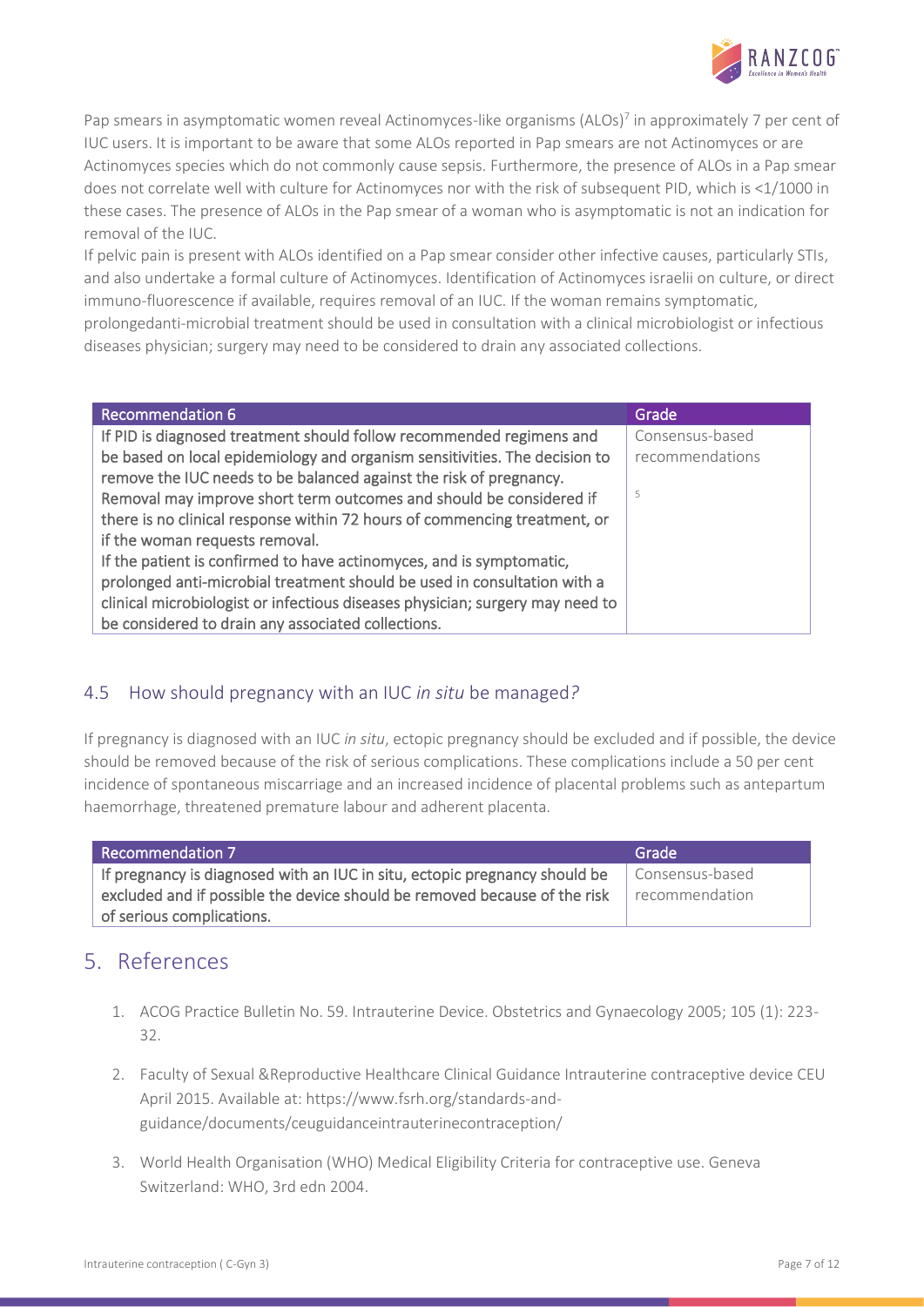

- 4. National Institute for Health and Clinical Guidance (NICE) 2005. Long acting reversible contraception: the effective and appropriate use of long acting reversible contraception.
- 5. IUC National Standards 2012. Sexual Health and Family Planning Australia (SHFPA); Royal Australian College of General Practitioners (RACGP); Royal Australian and New Zealand College of Obstetricians and Gynaecologists (RANZCOG). Available at: [http://www.shfpa.org.au/images/stories/reports/IUC\\_national\\_standards\\_final\\_27sep12.pdf](http://www.shfpa.org.au/images/stories/reports/iud_national_standards_final_27sep12.pdf)
- 6. International Planned Parenthood Federation (IPPF). Medical and service delivery guidelines for Sexual and Reproductive Health 3rd edn 2004. Available at: [http://www.ippf.org/](http://www.ippf.org/en/Resources/Medical/IMAP+statements.htm)
- 7. Westhoff C. IUDs and colonization or infection with Actinomyces. Contraception. 2007;75(6 Suppl):S48-50.Morrison CS. Use of STD risk assessment algorithms for selection of IUC users. Contraception 1999:59:97-106.
- 8. Heinemann K, Reed S, Moehner S, Minh TD. Risk of uterine perforation with levonorgestrel-releasing and copper intrauterine devices in the European Active Surveillance Study on Intrauterine Devices. Contraception. 2015 Apr;91(4):274-9.

### <span id="page-7-0"></span>6. Other suggested reading

Family Planning New South Wales, Family Planning Victoria and True Relationships and Reproductive Health. Contraception: An Australian Clinical Practice Handbook, 4th edition. Family Planning New South Wales, Family Planning Victoria and True Relationships and Reproductive Health 2016 Available at: https://shop.fpnsw.org.au/contraception-an-australian-clinical-practice-handbook-4th-edition-hardcopy

Farley TMM, Rowe PJ, Rosenberg MJ, Chen J-H, O M. Intrauterine devices and pelvic inflammatory disease: an international perspective. Lancet 1992; 339: 785-788.

UK Medical eligibility criteria for contraceptive use <http://www.fsrh.org/pdfs/UKMEC2009.pdf>

# <span id="page-7-1"></span>7. Links to other College statements

[Evidence-based Medicine, Obstetrics and Gynaecology \(C-Gen 15\)](https://www.ranzcog.edu.au/RANZCOG_SITE/media/RANZCOG-MEDIA/Women%27s%20Health/Statement%20and%20guidelines/Clinical%20-%20General/Evidence-based-medicine,-Obstetrics-and-Gynaecology-(C-Gen-15)-Review-March-2016.pdf?ext=.pdf) 

### <span id="page-7-2"></span>8. Patient information

A range of RANZCOG Patient Information Pamphlets can be ordered via: <https://www.ranzcog.edu.au/Womens-Health/Patient-Information-Guides/Patient-Information-Pamphlets>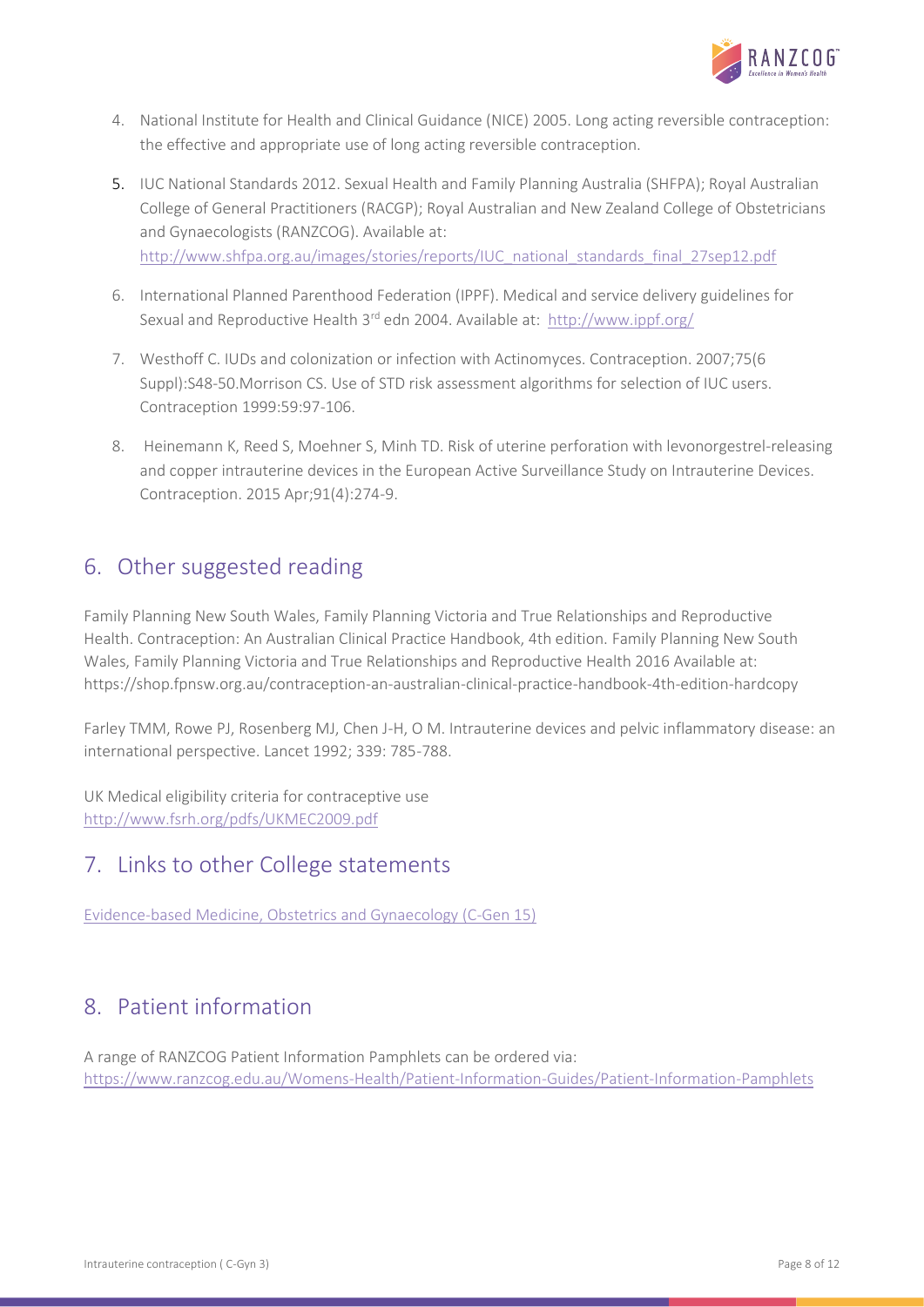

# <span id="page-8-0"></span>Appendices

<span id="page-8-1"></span>

| Appendix A Women's Health Committee Membership |  |
|------------------------------------------------|--|
|------------------------------------------------|--|

| <b>Name</b>                       | <b>Position on Committee</b> |
|-----------------------------------|------------------------------|
| Professor Yee Leung               | Chair                        |
| Dr Joseph Sgroi                   | Deputy Chair, Gynaecology    |
| Associate Professor Janet Vaughan | Deputy Chair, Obstetrics     |
| Associate Professor Ian Pettigrew | <b>EAC Representative</b>    |
| Dr Tal Jacobson                   | Member                       |
| Dr Ian Page                       | Member                       |
| Dr John Regan                     | Member                       |
| Dr Craig Skidmore                 | Member                       |
| Associate Professor Lisa Hui      | Member                       |
| Dr Bernadette White               | Member                       |
| Dr Scott White                    | Member                       |
| Associate Professor Kirsten Black | Member                       |
| Dr Greg Fox                       | College Medical Officer      |
| Dr Marilyn Clarke                 | Chair of the ATSI WHC        |
| Dr Martin Byrne                   | <b>GPOAC Representative</b>  |
| Ms Catherine Whitby               | Community Representative     |
| Ms Sherryn Elworthy               | Midwifery Representative     |
| Dr Amelia Ryan                    | Trainee Representative       |

### <span id="page-8-2"></span>Appendix B Overview of the development and review process for this statement

*i. Steps in developing and updating this statement*

This statement was originally developed in July 1991 and was most recently reviewed in July 2017. The Women's Health Committee carried out the following steps in reviewing this statement:

- Declarations of interest were sought from all members prior to reviewing this statement.
- Structured clinical questions were developed and agreed upon.
- An updated literature search to answer the clinical questions was undertaken.
- At the July 2017 face-to-face committee meeting, the existing consensus-based recommendations were reviewed and updated (where appropriate) based on the available body of evidence and clinical expertise. Recommendations were graded as set out below in Appendix B part iii)
- *ii. Declaration of interest process and management*

Declaring interests is essential in order to prevent any potential conflict between the private interests of members, and their duties as part of the Women's Health Committee.

A declaration of interest form specific to guidelines and statements was developed by RANZCOG and approved by the RANZCOG Board in September 2012. The Women's Health Committee members were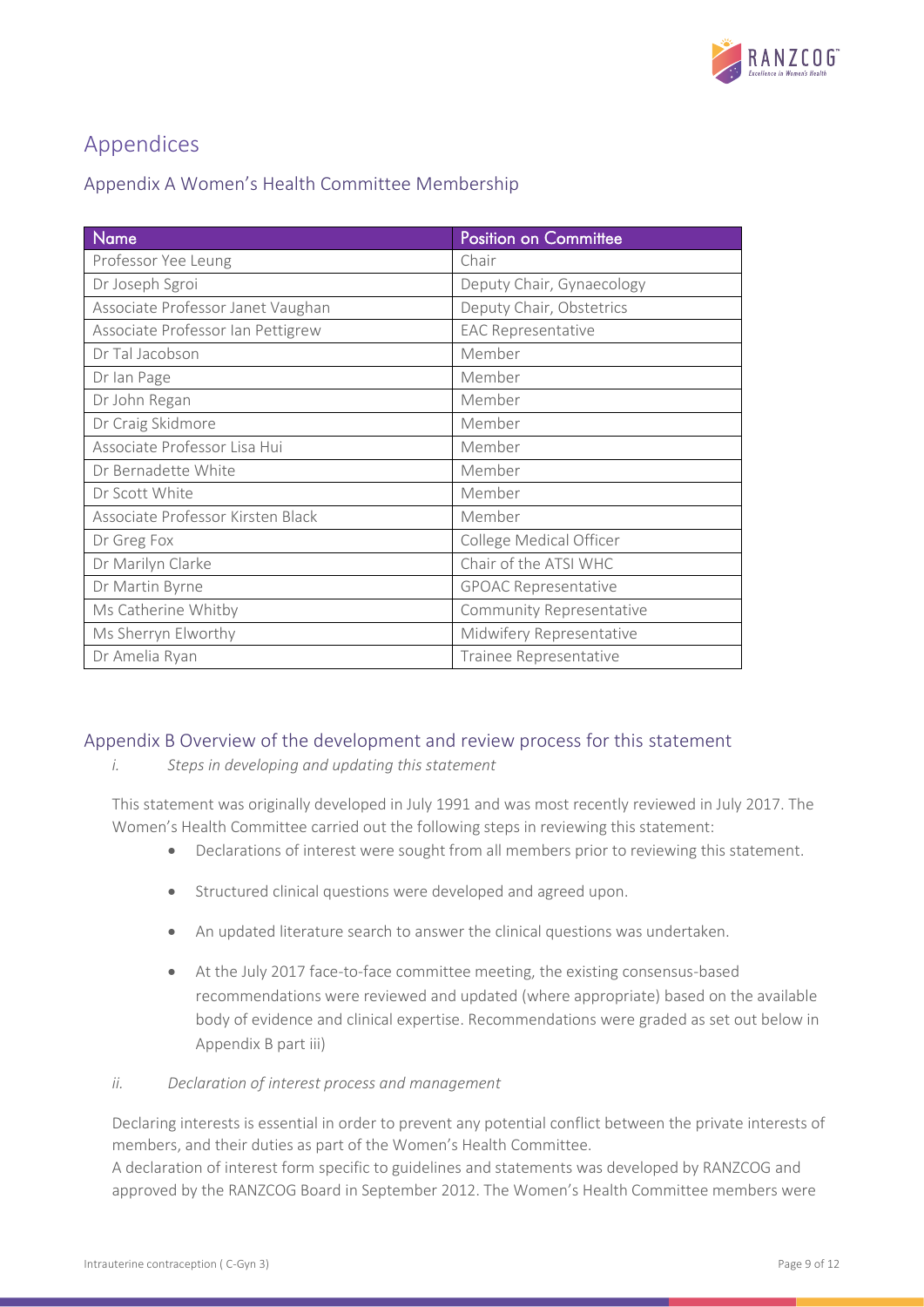

required to declare their relevant interests in writing on this form prior to participating in the review of this statement.

Members were required to update their information as soon as they become aware of any changes to their interests and there was also a standing agenda item at each meeting where declarations of interest were called for and recorded as part of the meeting minutes.

There were no significant real or perceived conflicts of interest that required management during the process of updating this statement.

*iii. Grading of recommendations*

Each recommendation in this College statement is given an overall grade as per the table below, based on the National Health and Medical Research Council (NHMRC) Levels of Evidence and Grades of Recommendations for Developers of Guidelines (2009). Where no robust evidence was available but there was sufficient consensus within the Women's Health Committee, consensus-based recommendations were developed or existing ones updated and are identifiable as such. Consensus-based recommendations were agreed to by the entire committee. Good Practice Notes are highlighted throughout and provide practical guidance to facilitate implementation. These were also developed through consensus of the entire committee.

| <b>Recommendation category</b> |                | <b>Description</b>                                                                                             |
|--------------------------------|----------------|----------------------------------------------------------------------------------------------------------------|
| Evidence-based                 | $\overline{A}$ | Body of evidence can be trusted to guide practice                                                              |
|                                | <sub>B</sub>   | Body of evidence can be trusted to guide practice in<br>most situations                                        |
|                                | $\subset$      | Body of evidence provides some support for<br>recommendation(s) but care should be taken in its<br>application |
|                                | $\Box$         | The body of evidence is weak and the recommendation<br>must be applied with caution                            |
| Consensus-based                |                | Recommendation based on clinical opinion and<br>expertise as insufficient evidence available                   |
| <b>Good Practice Note</b>      |                | Practical advice and information based on clinical<br>opinion and expertise                                    |

### <span id="page-9-0"></span>Appendix E Full Disclaimer

Purpose

This Statement has been developed to provide general advice to practitioners about women's health issues concerning intrauterine contraception and should not be relied on as a substitute for proper assessment with respect to the particular circumstances of each case and the needs of any person. It is the responsibility of each practitioner to have regard to the particular circumstances of each case. Clinical management should be responsive to the needs of the individual person with need for intrauterine contraception and the particular circumstances of each case.

#### Quality of information

The information available in Intrauterine Contraception (C-Gyn 3) is intended as a guide and provided for information purposes only. The information is based on the Australian/New Zealand context using the best available evidence and information at the time of preparation. While the Royal Australian and New Zealand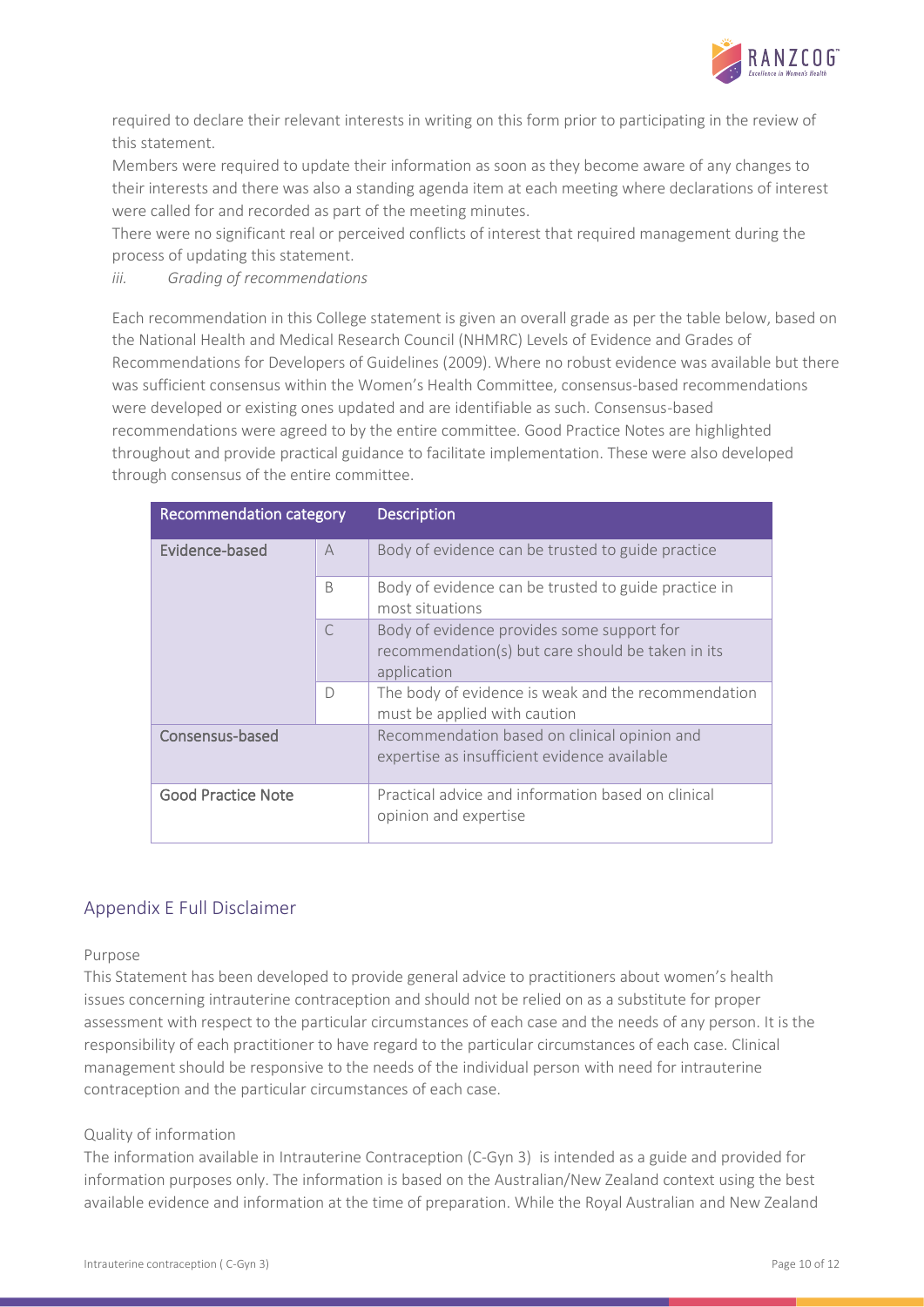

College of Obstetricians and Gynaecologists (RANZCOG) had endeavoured to ensure that information is accurate and current at the time of preparation, it takes no responsibility for matters arising from changed circumstances or information or material that may have become subsequently available. The use of this information is entirely at your own risk and responsibility.

For the avoidance of doubt, the materials were not developed for use by patients, and patients must seek medical advice in relation to any treatment. The material includes the views or recommendations of third parties and does not necessarily reflect the views of RANZCOG or indicate a commitment to a particular course of action.

#### Third-party sites

Any information linked in this statement is provided for the user's convenience and does not constitute an endorsement or a recommendation or indicate a commitment to a particular course of action of this information, material, or content unless specifically stated otherwise.

RANZCOG disclaims, to the maximum extent permitted by law any responsibility and all liability (including without limitation, liability in negligence) to you or any third party for inaccurate, out of context, incomplete or unavailable information contained on the third-party website, or for whether the information contained on those websites is suitable for your needs or the needs of any third party for all expenses, losses, damages and costs incurred.

#### Exclusion of liability

The College disclaims, to the maximum extent permitted by law, all responsibility and all liability (including without limitation, liability in negligence) to you or any third party for any loss or damage which may result from your or any third party's use of or reliance of this guideline, including the materials within or referred to throughout this document being in any way inaccurate, out of context, incomplete or unavailable for all expenses, losses, damages, and costs incurred.

#### Exclusion of warranties

To the maximum extent permitted by law, RANZCOG makes no representation, endorsement or warranty of any kind, expressed or implied in relation to the materials within or referred to throughout this guideline being in any way inaccurate, out of context, incomplete or unavailable for all expenses, losses, damages and costs incurred.

These terms and conditions will be constructed according to and are governed by the laws of Victoria, Australia.